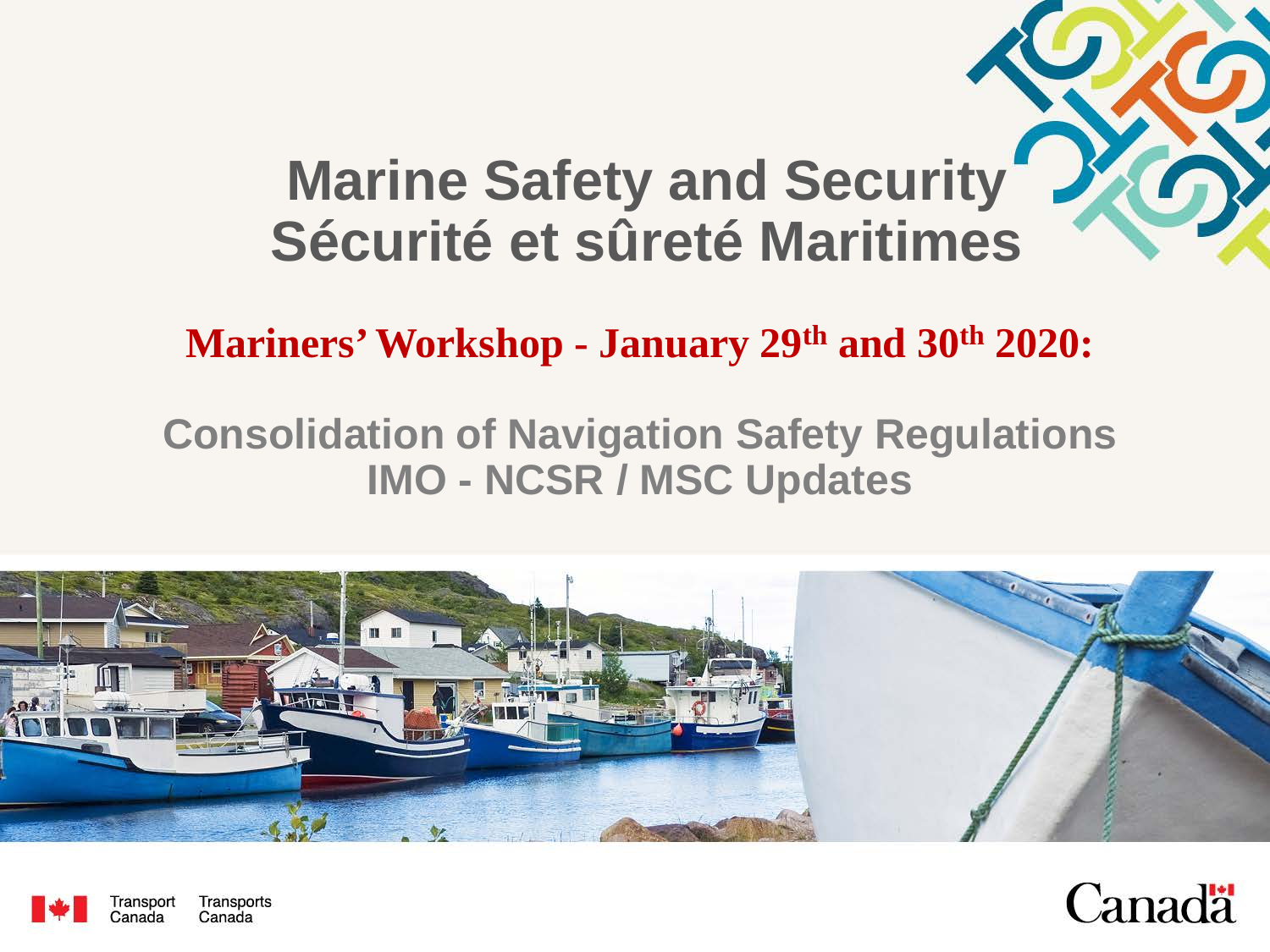#### **IMO UPDATE – NCSR / MSC Sessions**

- Outcome of the **Navigation, Communications and Search** and Rescue (NCSR) 6<sup>th</sup> session January 16<sup>th</sup> to 26<sup>th, 2019.</sup>
- **NCSR** 7<sup>th</sup> session January 15<sup>th</sup> to 24<sup>th</sup>, 2020.
- Outcome of **Maritime Safety Committee** (MSC ) 101st session June  $5<sup>th</sup>$  to 14<sup>th</sup> 2019.
- **MSC** 102<sup>nd</sup> session May 13<sup>th</sup> to 22<sup>nd</sup>, 2020.

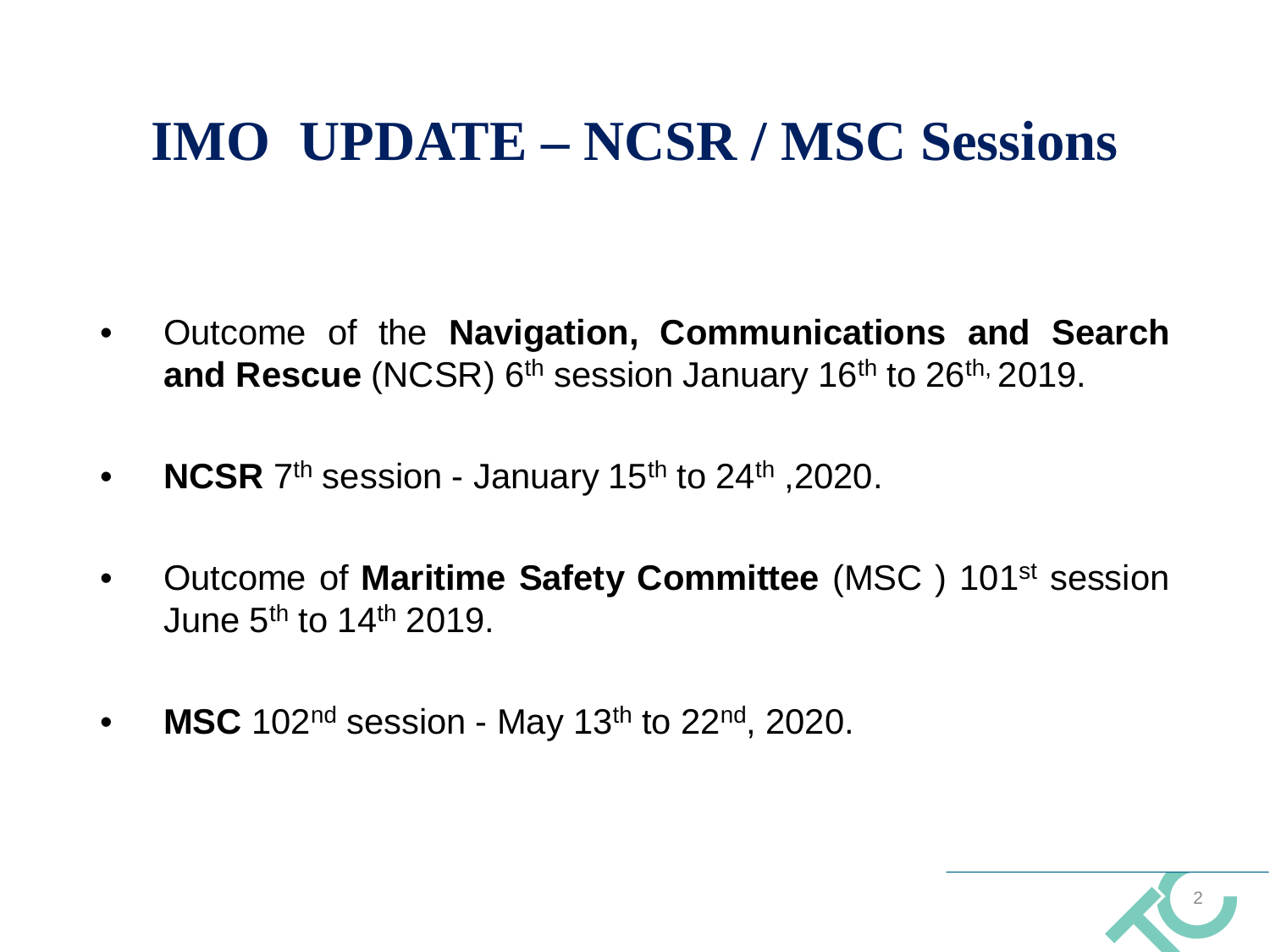- **Polar communication and navigation equipment guidance**
- **E-navigation further developed MSC.1/Circ.1595**
- *Future global navigation satellite system (GNSS)*  **(Res A.915(22)**
- **Guidelines for the presentation of navigationalrelated symbols, terms and abbreviations SN.1/Circ.243/Rev.2**

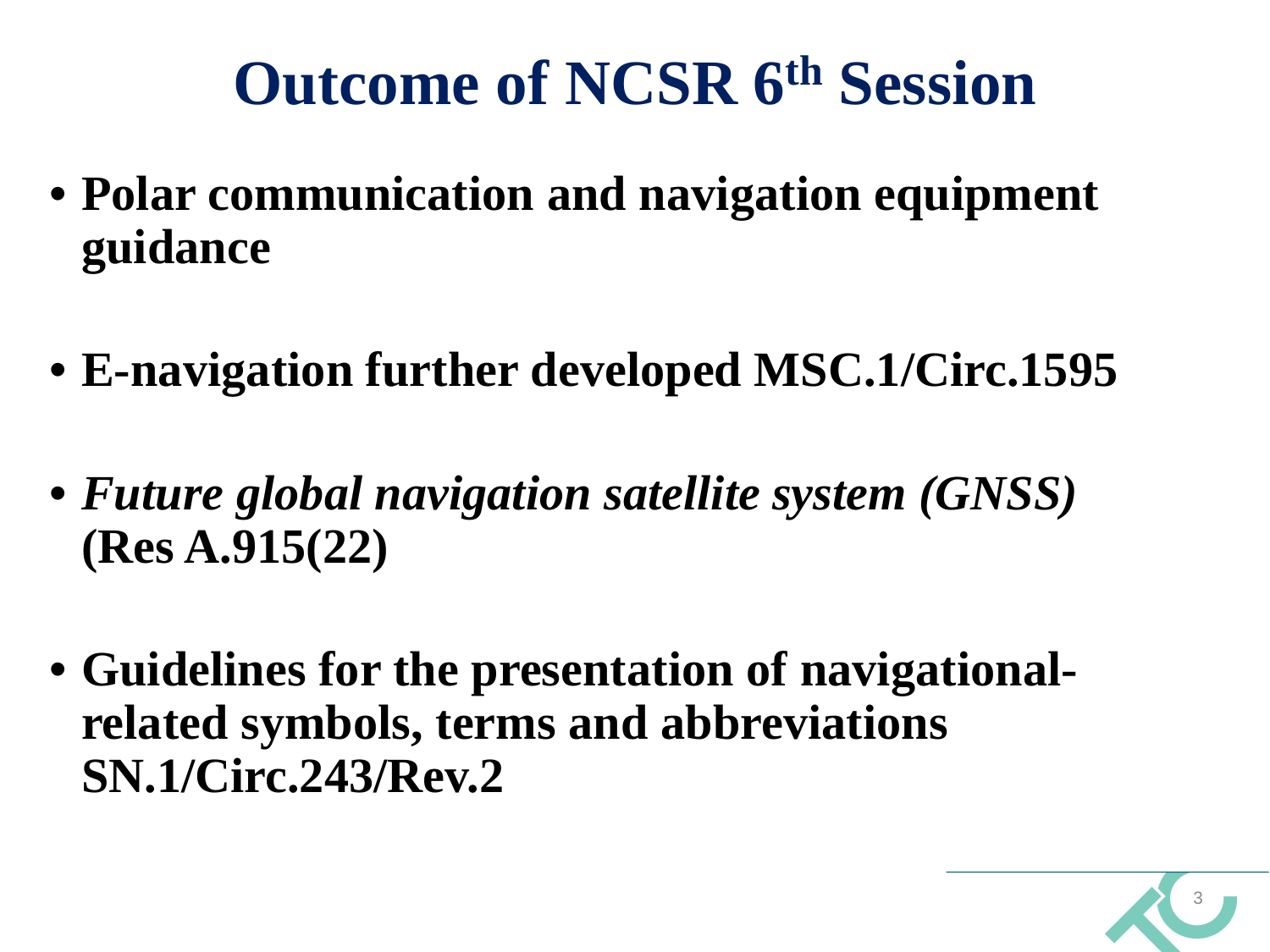#### **Sub-Committee agreed a draft;**

- **MSC circular on Guidelines for the standardization of user interface design for navigation equipment.**
- **amendments to the Performance standards of navigation-related information on shipborne navigational displays (resolution MSC.191(79)),**
- **MSC resolution on Guidance on the definition and harmonization of the format and structure of Maritime Services in the context of e navigation.**

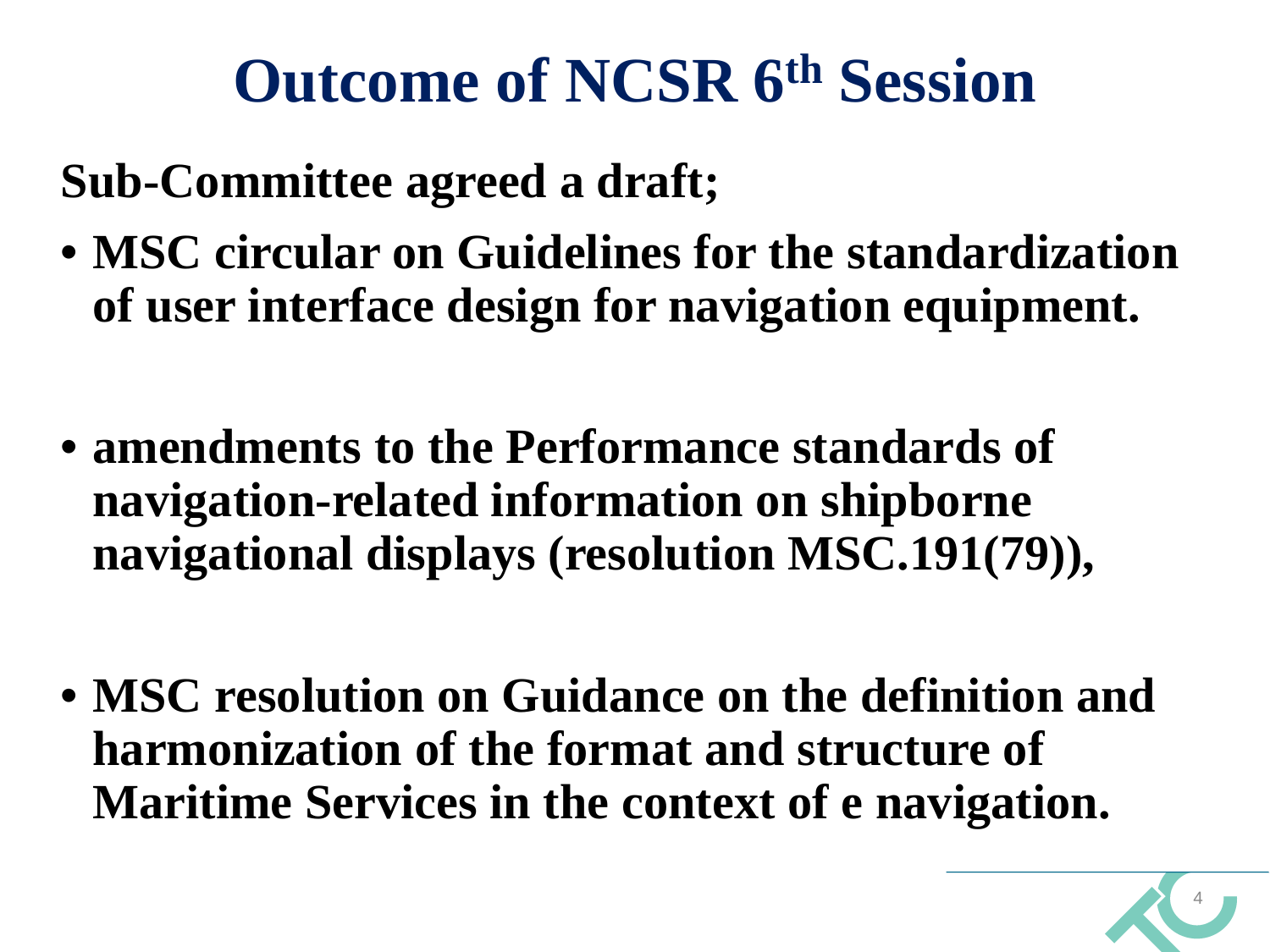- **Maritime Safety Information (MSI) and maritime services**
- **The Sub-Committee approved draft amendments to the following MSI-related instruments**
- International SafetyNET Manual (MSC.1/Circ.1364/Rev.1)
- Promulgation of maritime safety information (resolution A.705(17), World-Wide Navigational Warning Service (resolution A.706(17),
- IMO/WMO Worldwide Met-Ocean Information and Warning Service guidance document (resolution  $A.1051(27)$ .

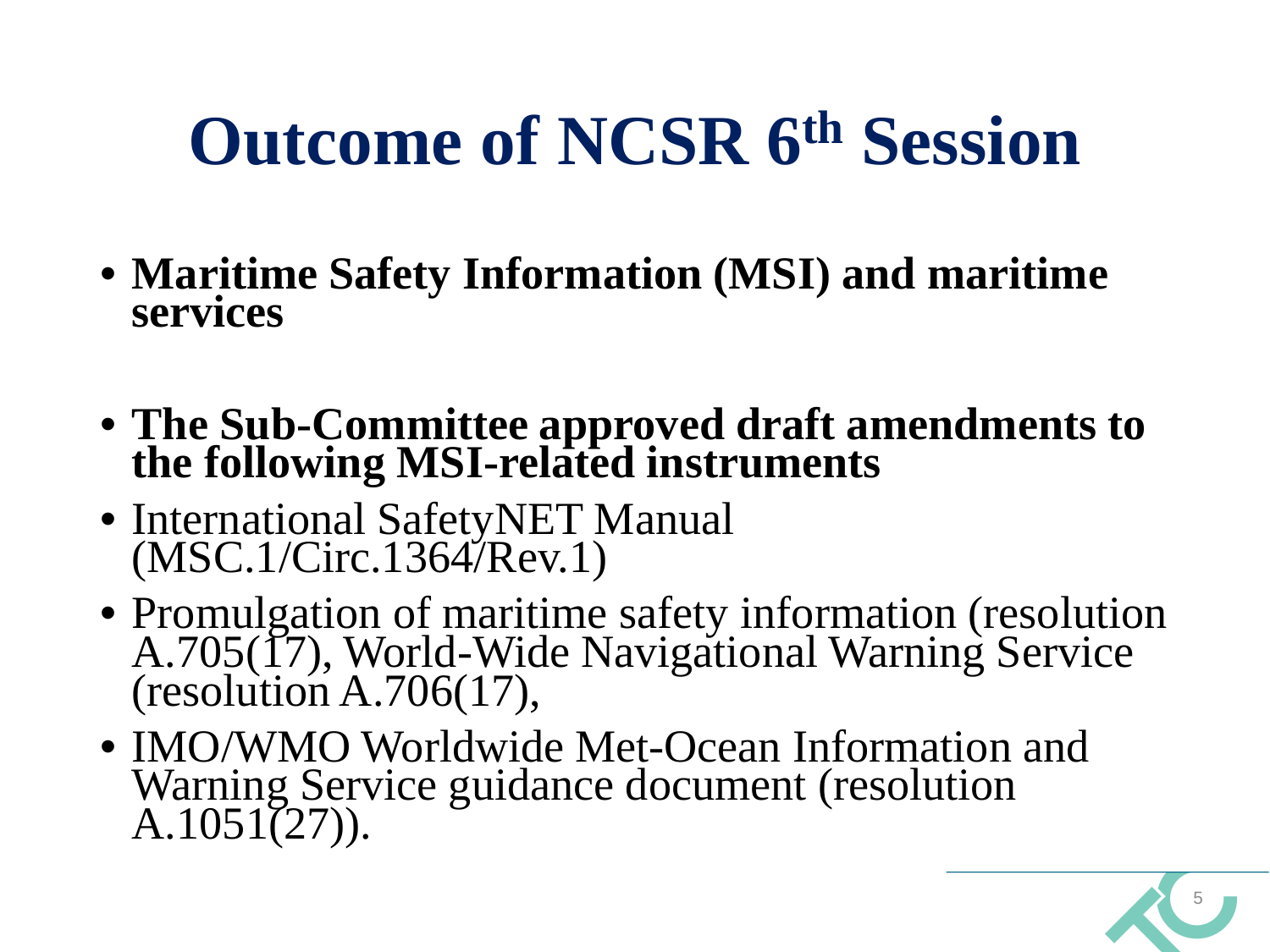- **New performance standards for EPIRBs**
- **VDR testing guidelines updated MSC.1/Circ.1222 and MSC.333(90)**.
- **Plan to modernizing the GMDSS**

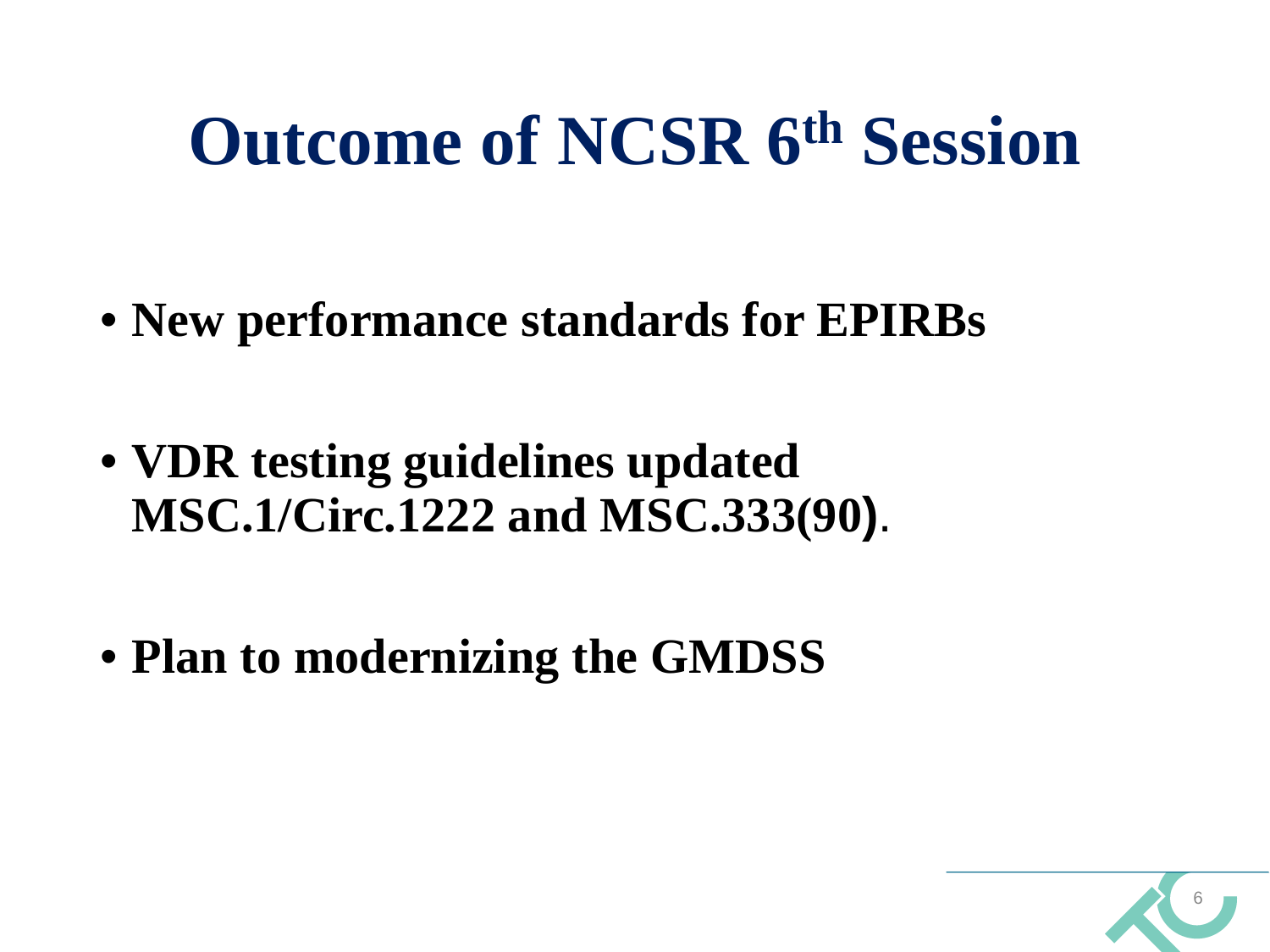**Adoption and Approvals**

- **Approved Interim guidelines for Maritime Autonomous Surface Ship trials**
	- **Onboard or remote operators of MASS should be appropriately qualified for operating MASS trials**
	- **Appropriate steps should be taken to ensure sufficient cyber risk management of the systems and infrastructure used when conducting MASS trials.**

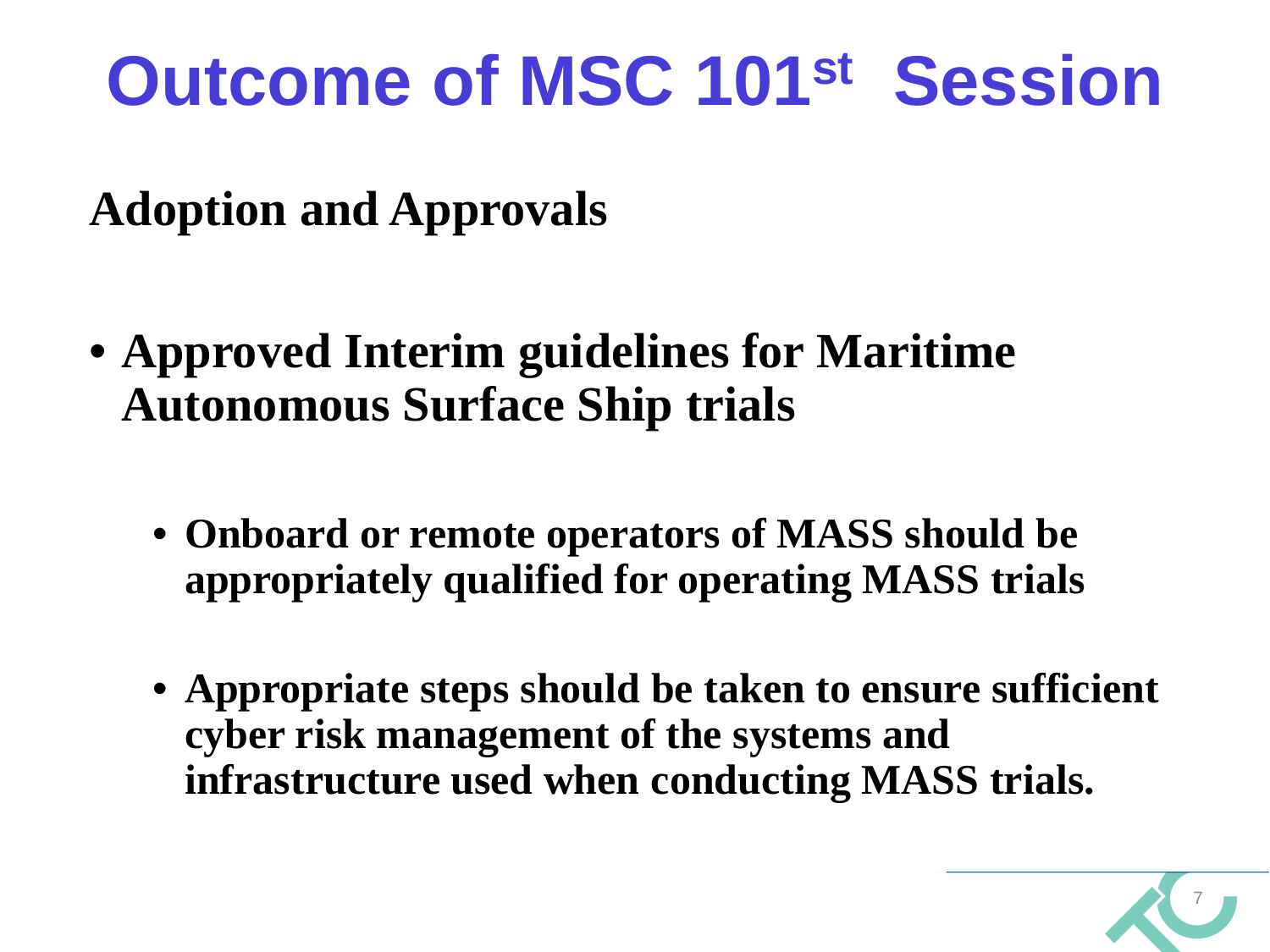**Adoption and Approvals**

- **Safety of ships in polar waters – navigation equipment guidance and draft resolution approved**
- **approved Interim guidelines on life-saving appliances and arrangements for ships operating in polar waters.**

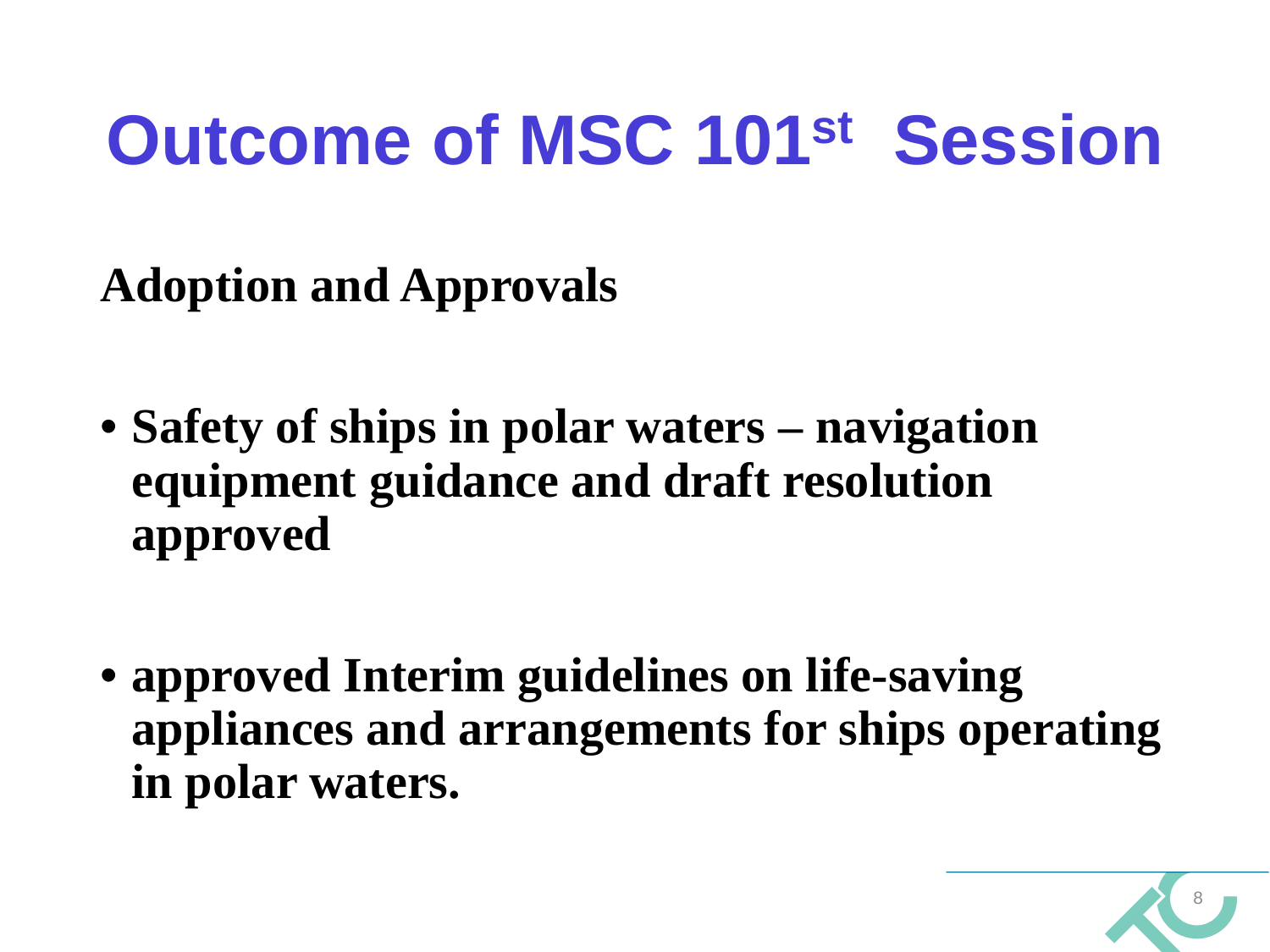**Adoption and Approvals**

- **Approved amendments to Maritime Safety Information (MSI)-related instruments.**
- **Approved Interim guidance on technical requirements for Fleet Safety**
- **Agreed to circulate an Interim Iridium SafetyCast service manual on Iridium's enhanced group calling service for use in the GMDSS**

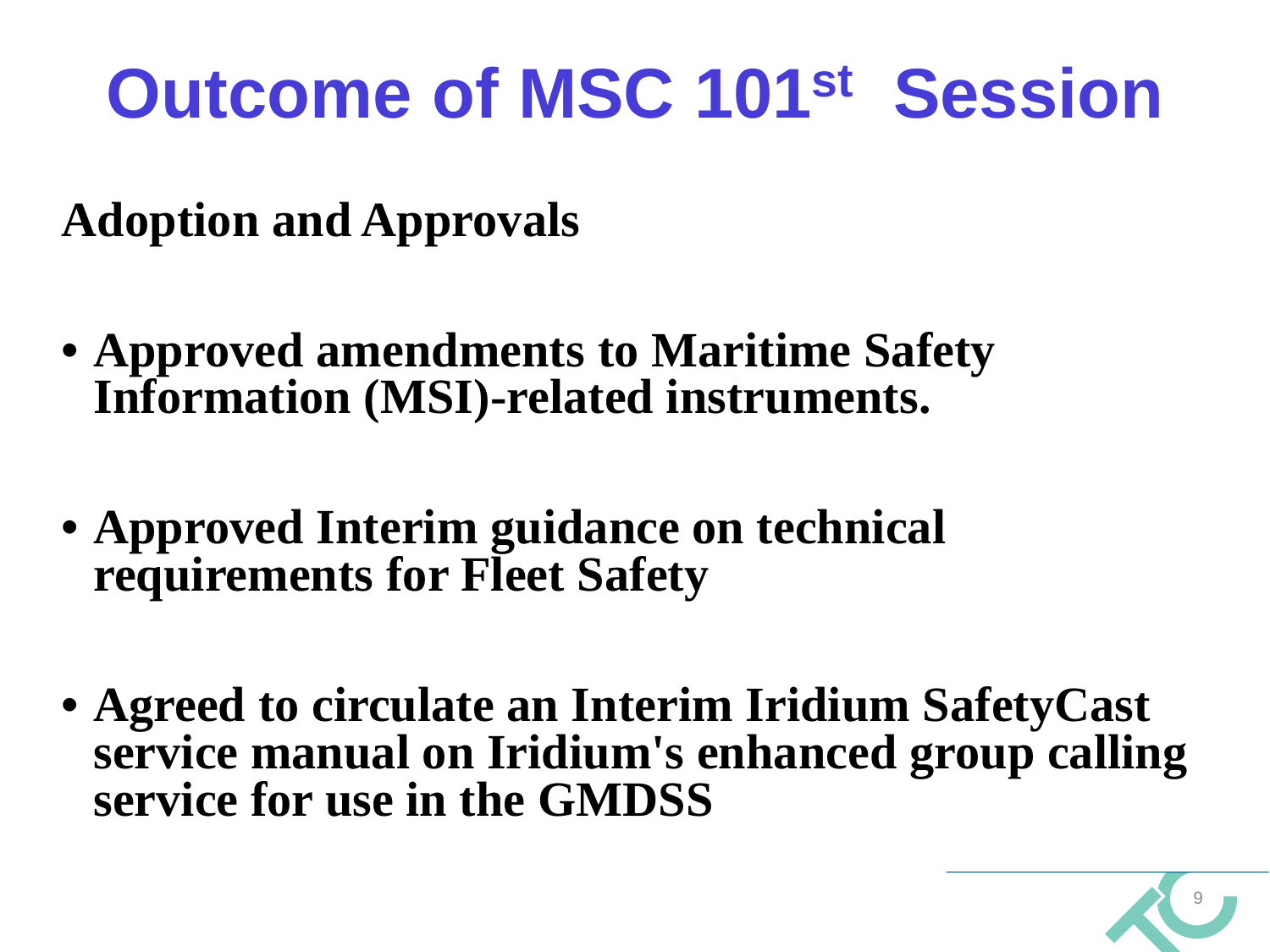- **Adoption and Approvals**
- **E-navigation progress**
	- **The MSC approved a number of circulars related to the development of e-navigation**
	- **Amendments to the Performance standards for the presentation of navigation-related information on shipborne navigational displays (resolution MSC.191(79).**

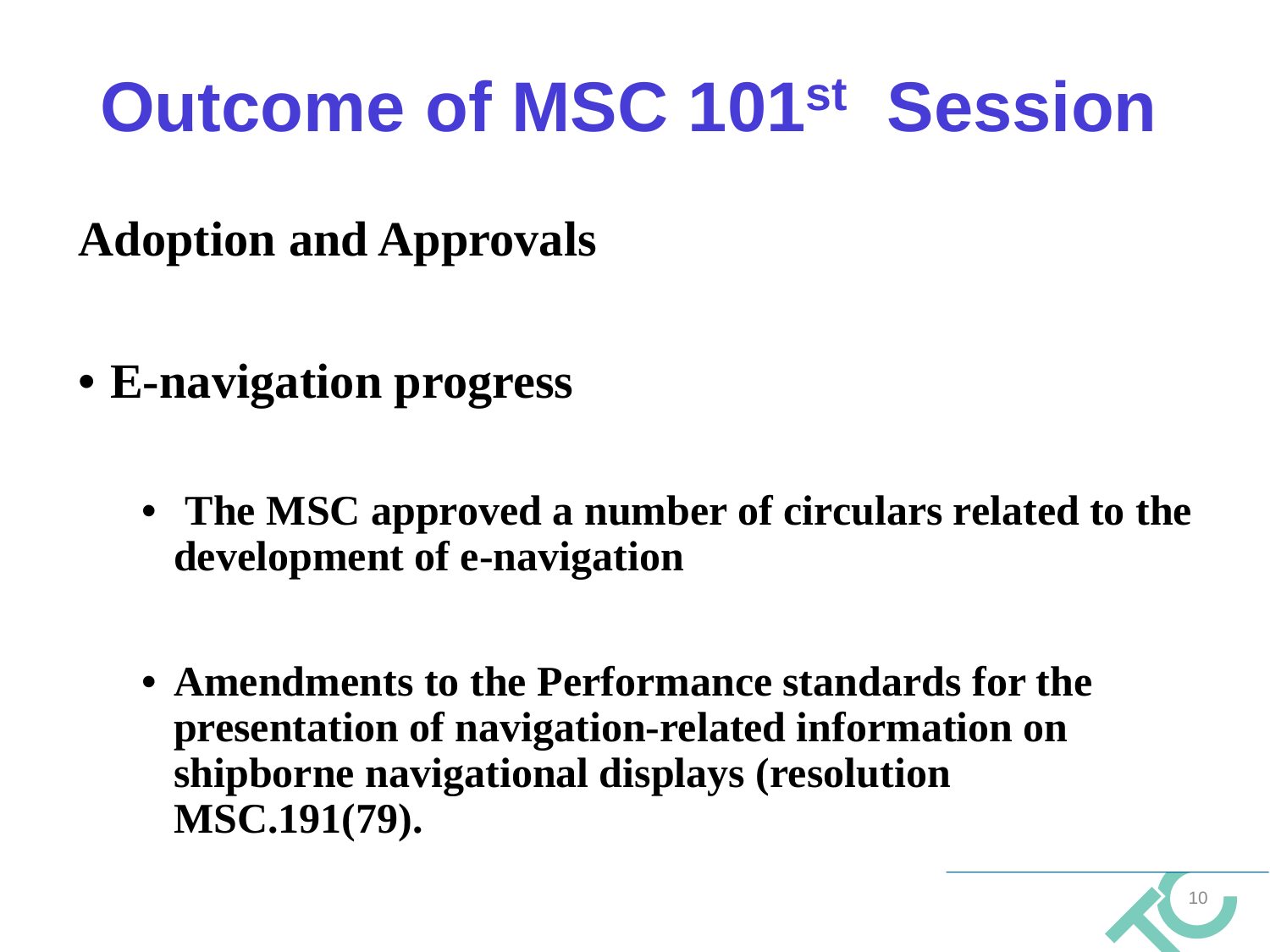**Approval of other draft amendments, guidance and guidelines**

- **Adopted performance standards for float-free emergency position-indicating radio beacons (EPIRBs) operating on 406 MHz**
- **Approved a Procedure for the submission of ships' routeing systems or ship reporting systems.**
- **Approved amendments to update the Guidelines on annual testing of voyage data recorders (VDR) and simplified voyage data recorders (S-VDR)**

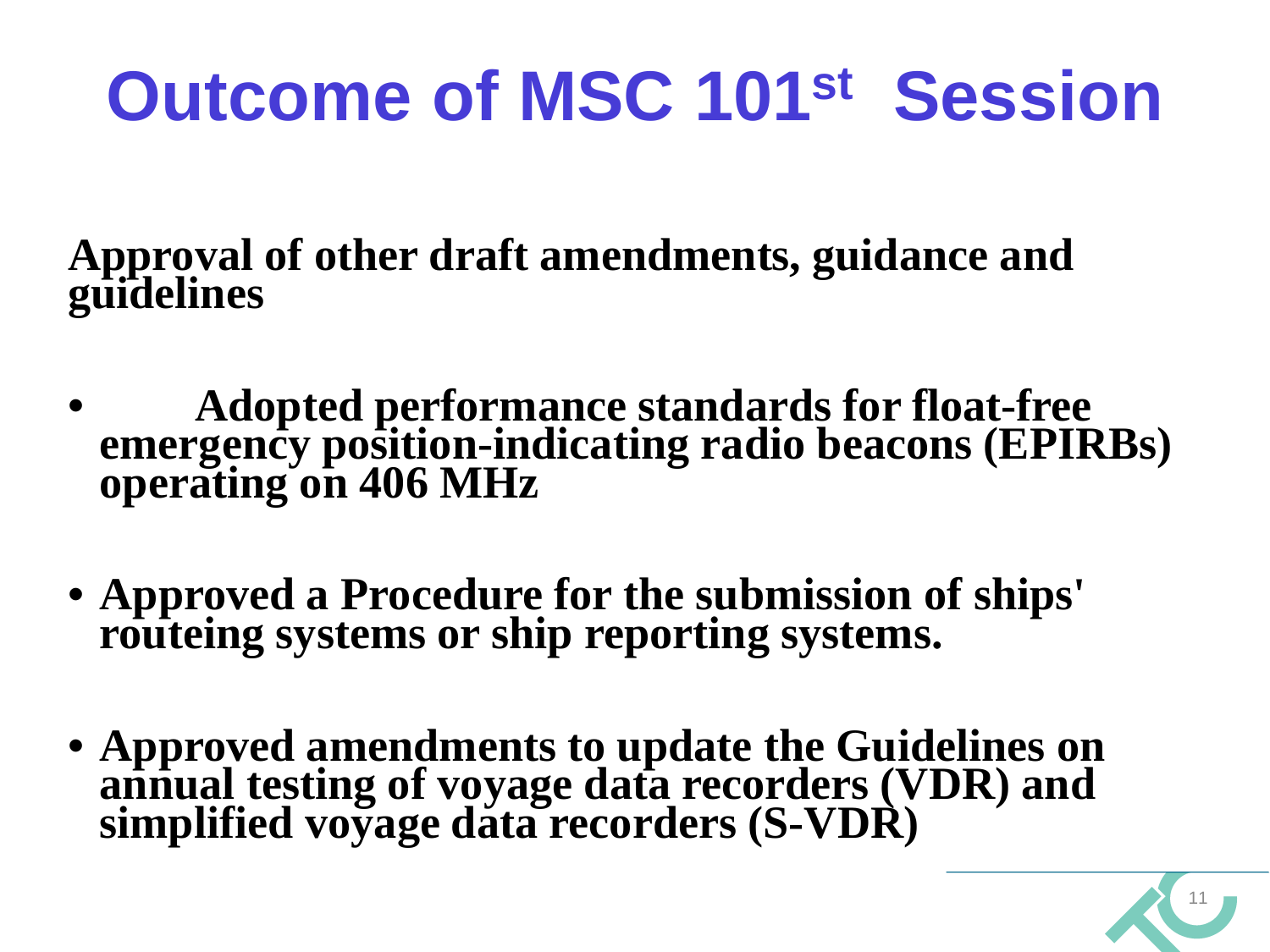## **Submission to NCSR**

- **Currently only AIS-based Man Overboard devices are acceptable in Canada and they would be phased out from the market over time**.
- **Draft guidelines on** *standardized modes of operation* **(Smode): if adopted, guidelines will be made available in January 2024 for ECDIS, radar and Integrated Navigation System (INS), and July 2025 for other equipment**.

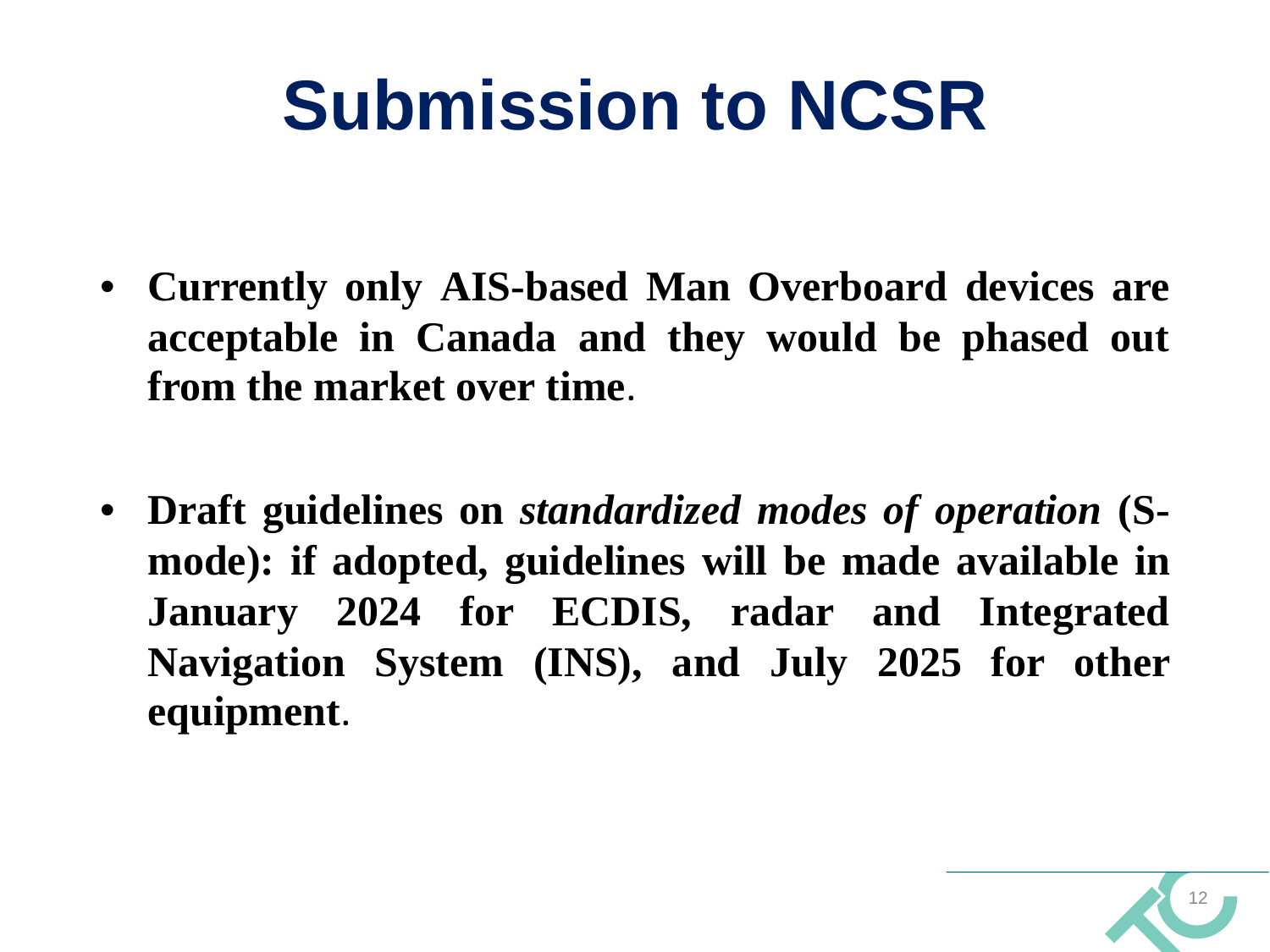#### **Submission to NCSR**

- **Routeing Proposals / Requirements:**
	- **Future Canadian submissions for IMO adoption (i.e outside internal waters)**
	- **Early submission of Traffic Separation Scheme (at least 6 months prior to NCSR)-**

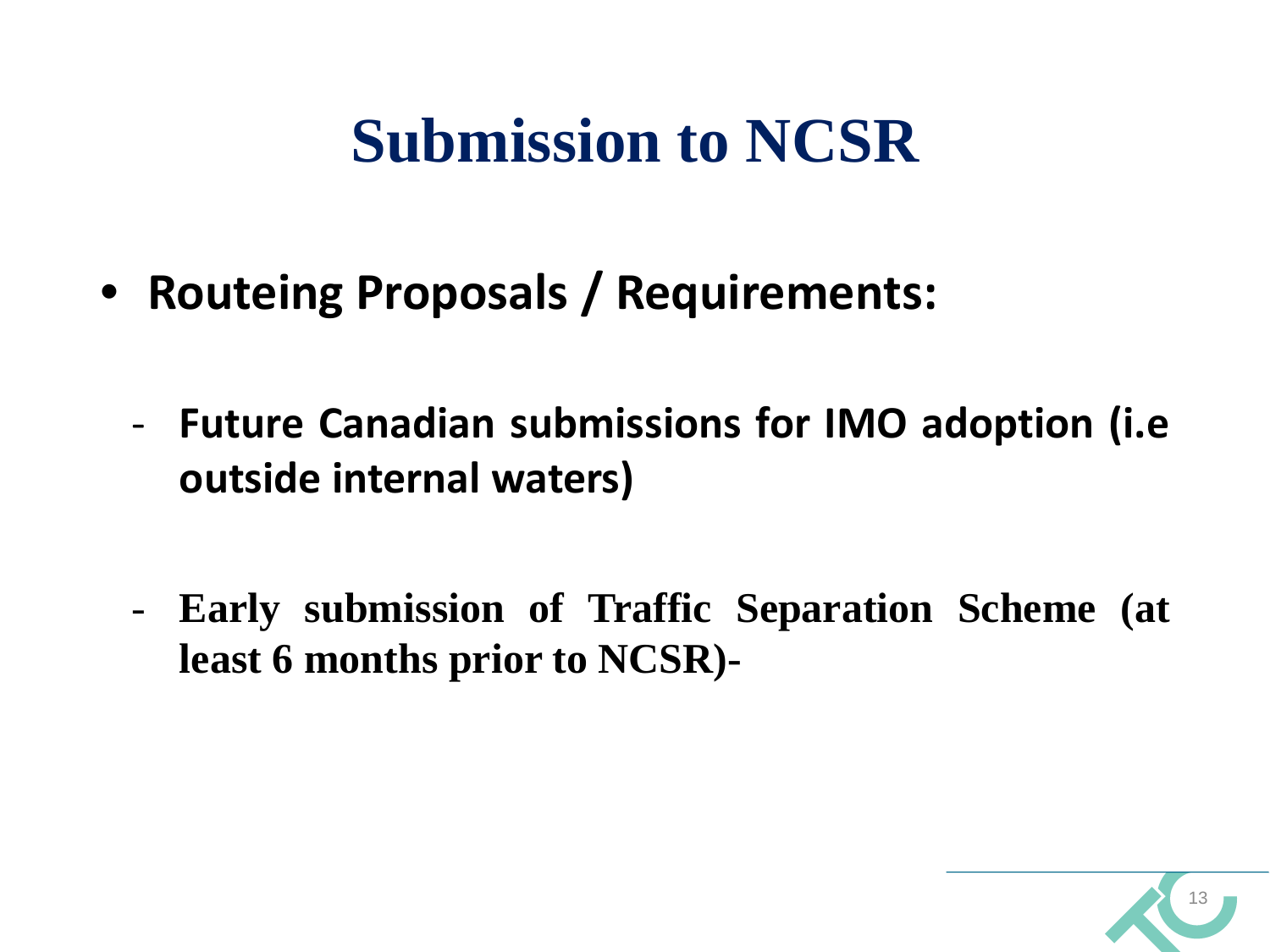#### **NCSR 7th Session**

- **Recognized IRNSS**
- **Further the work on the recognition of QZSS**
- **e-Navigation**
- **GMDSS Modernization**

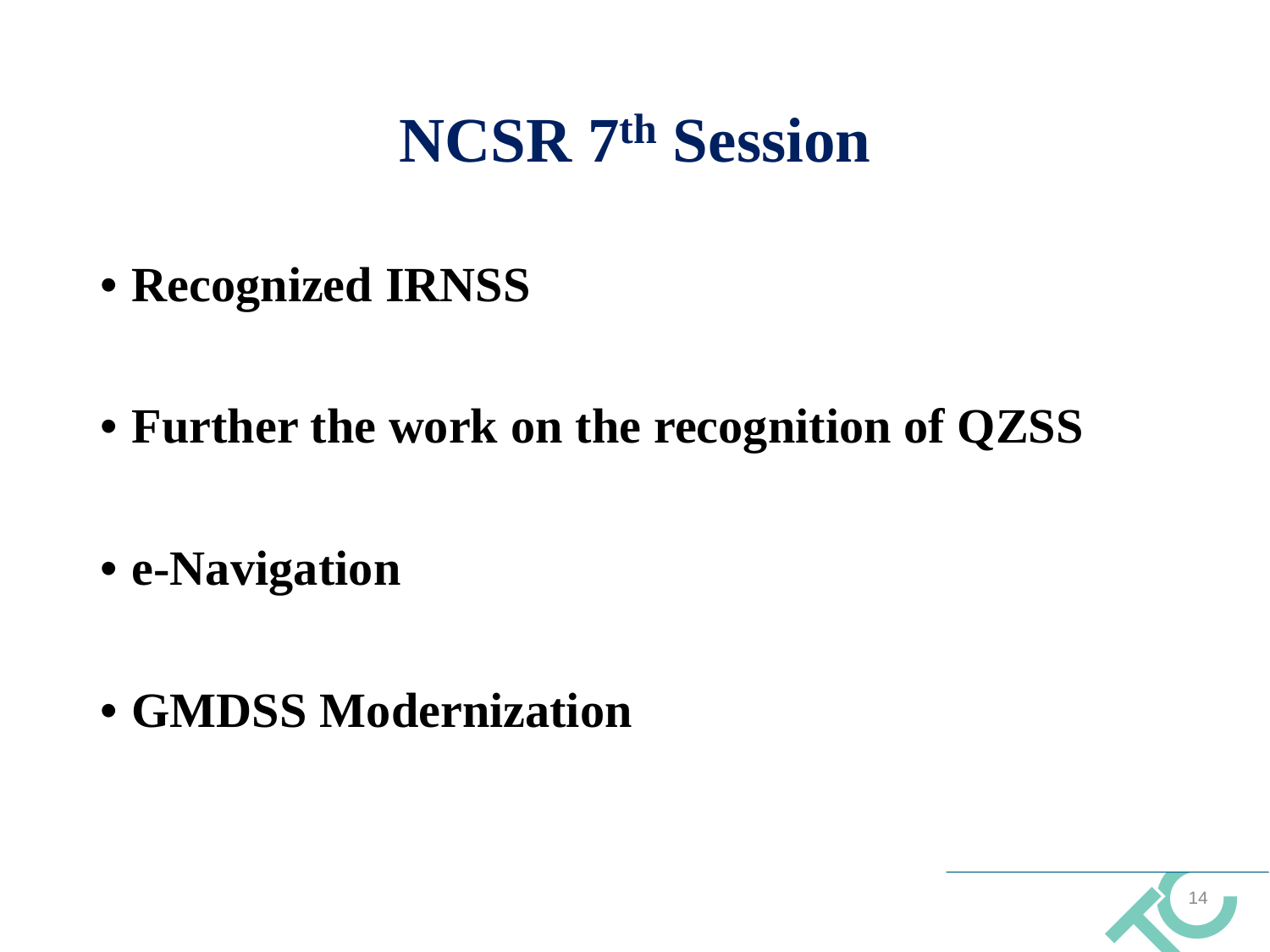# **Navigation Safety Regulations 2020**

**Gazette Part 1 – Comments**

- **Coming Into Force Dates**
- **BNWAS Carriage Requirement**
- **St. Clair and Detroit River overtaking**

15

**Canada Gazette Part II – Later this year** 

• **Overtaking in the Fleming Channel**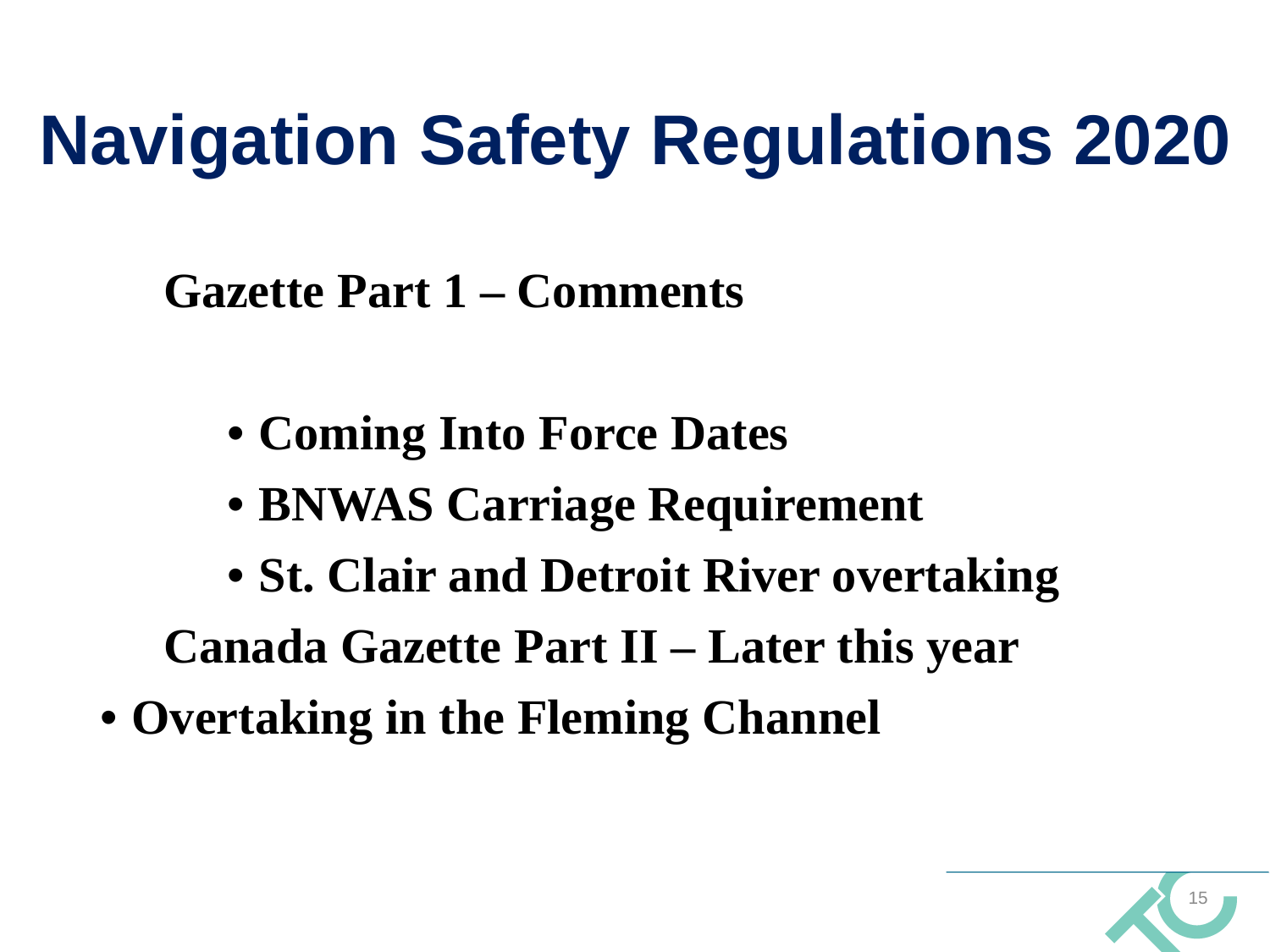## **Navigation Safety**

**Vessel Traffic Services Zones Regulations**

- **The Vessel Traffic Services Zones Regulations are out of a date and some reporting requirements are referring to outdated convention or are missing**
- **The VTS Regulations (and the related TP) are currently being considered for "modernization"**

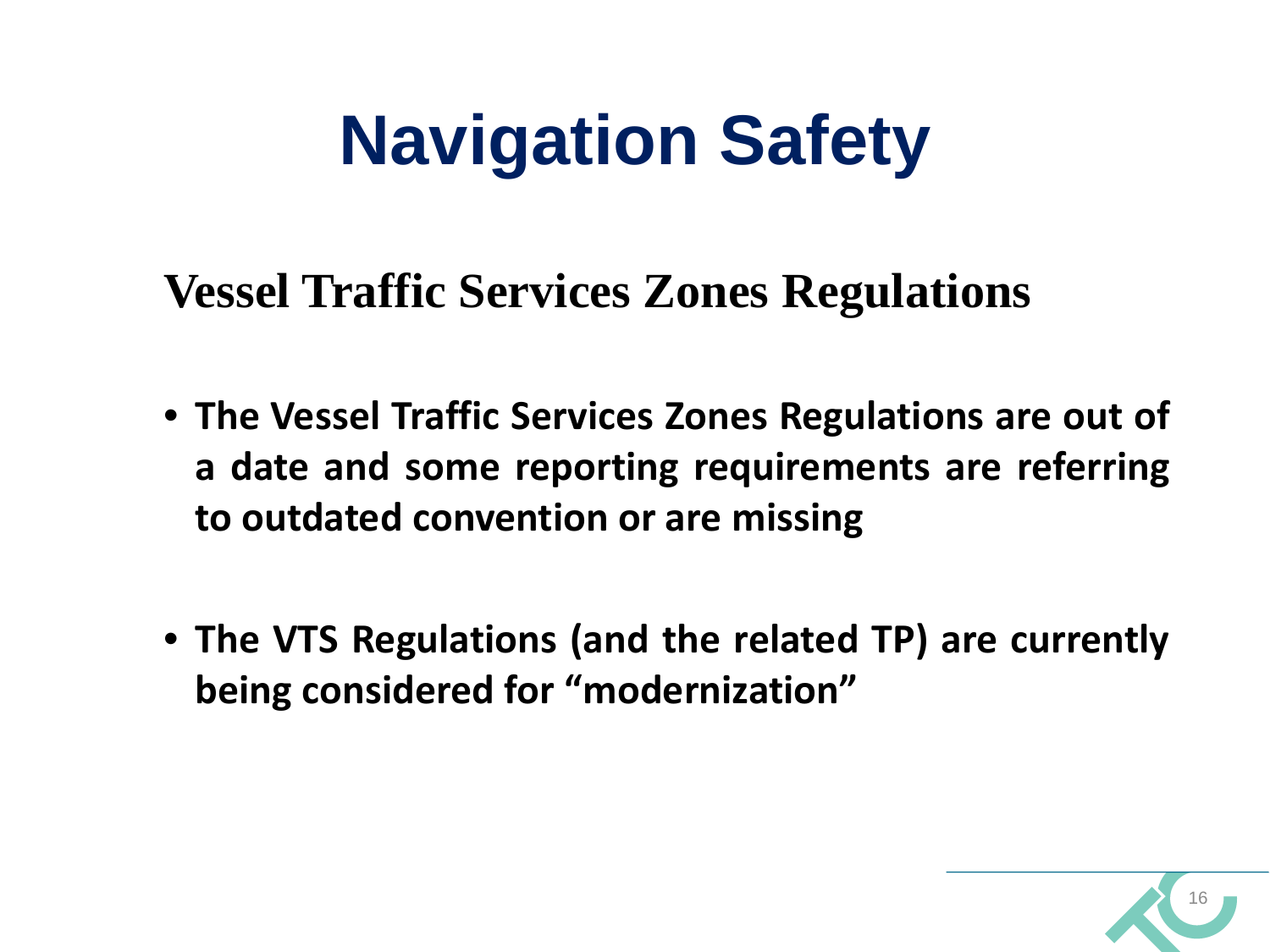## **Navigation Safety**

**Electromagnetic interference of Light Emitting Diode (LED) Effects**

**Poor reception on VHF frequencies used for radiotelephone, digital selective calling (DSC) and automatic identification systems (AIS) when in the vicinity of light emitting diode (LED) lighting. How to test?**

**Reports are now coming in that the scope is beyond VHF and that some LED may negatively affect Satellite Reception (GNSS / MSS)**

**Distance between LED lights and Antennas**

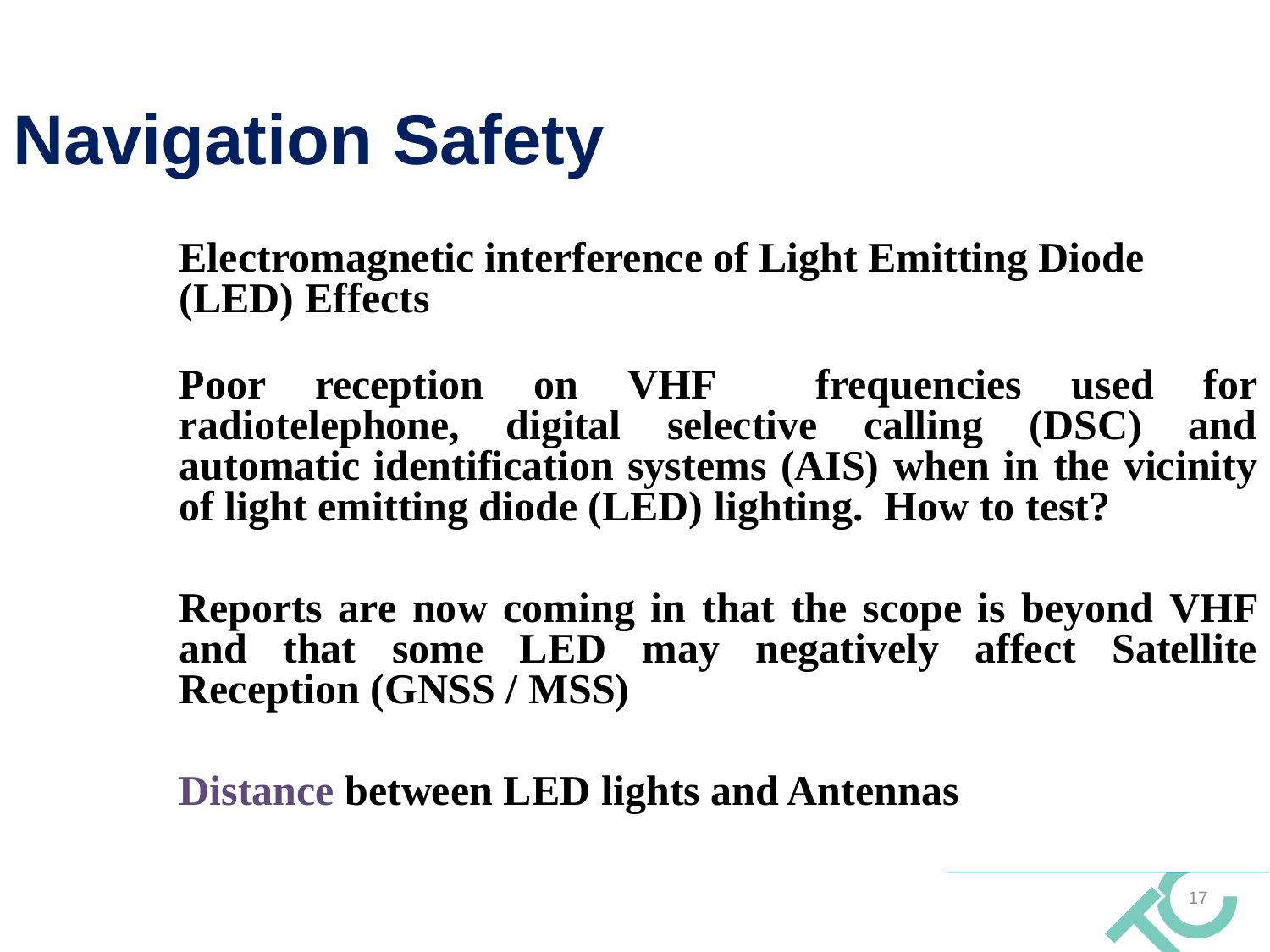### **Your feedback**

- **Issues / concerns that you would like the Government of Canada to address or raise at IMO**
- **Views on AIS SART: potential phasing out of Radar SARTs**